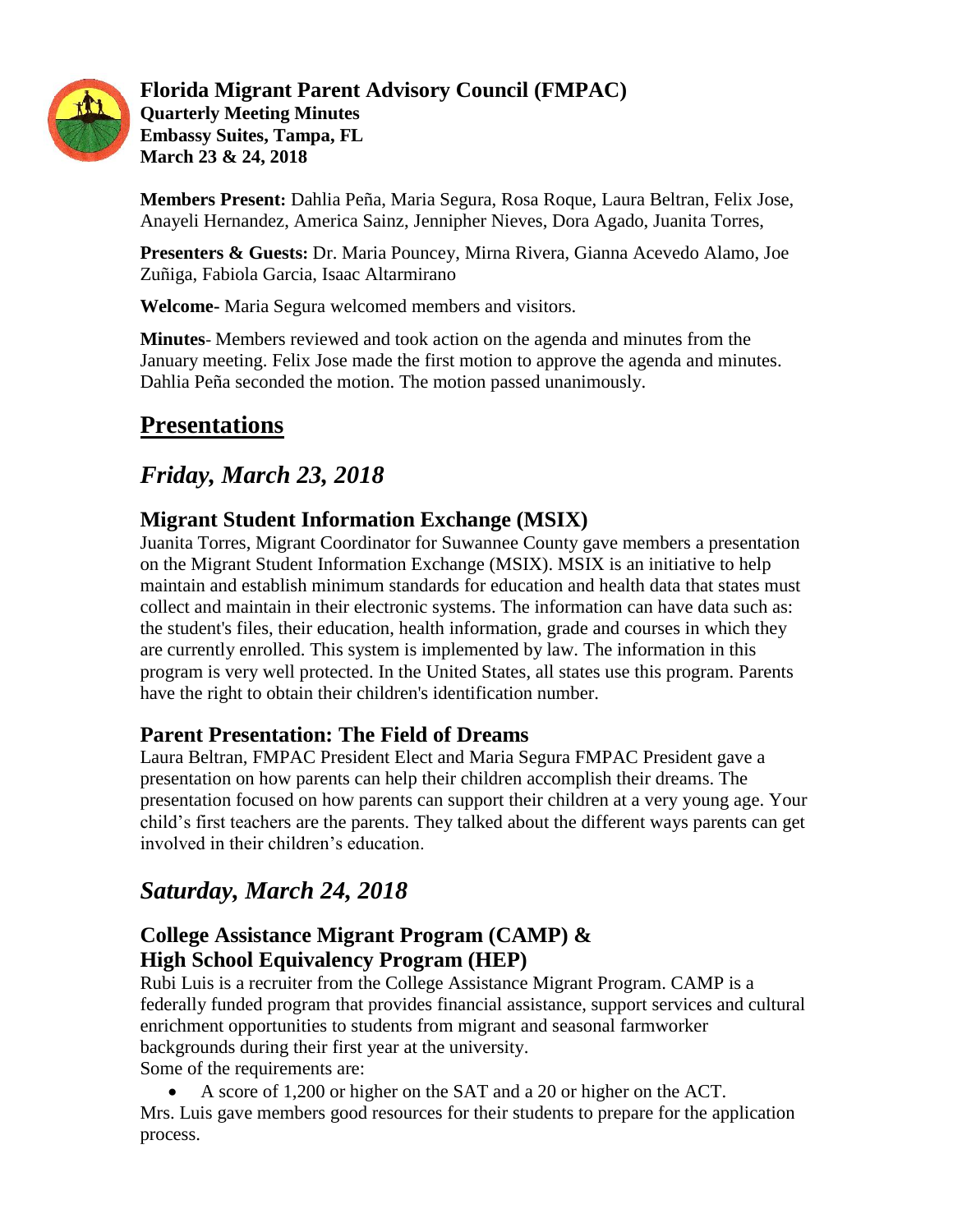Rosie Mendez is a recruiter from the High School Equivalency Program (HEP). The University of South Florida's HEP Program is designed to help students who are or have parents who are migrant or seasonal farmworkers to obtain the equivalency to gain employment or be placed in an institution of higher education or other post-secondary education or training.

Some requirements are:

16 years of age and student or parents have worked in agriculture.

The purpose of the program is to assist students to be successful in completing their high school education.

### **CAMP Ambassador**

Daniela Peña Castro is an ambassador for the CAMP program. She talked to members about her experiences at the university. She advised the members to talk to their students about their plans to attend a university. She suggested members take their students on university visits.

### **Parent Schools Partnership: Rights and Responsibilities**

Dr. Maria Pouncey gave members a training from the MALDEF book on Rights and Responsibilities. Dr. Pouncey talked about how all students, including immigrant students, have the right to enjoy equal access to K-12 school programs. All students, for whom English is not their first language, have the right to receive a "meaningful education", where the child learns English and other subjects at the same academic level as all other students. Teachers have to be certified to be able to teach these students. She also talked about the Family Educational Rights and Privacy Act (FERPA) is a Federal law that protects the privacy of student education records. The law applies to all schools that receive funds under an applicable program of the U.S. Department of Education. FERPA gives parents certain rights with respect to their children's education records.

### **Portable Assisted Study Sequence Program (PASS)**

Joe Spencer is from the Florida Portable Assisted Study Sequence (PASS) Program. PASS is a nationally recognized program that provides migrants students the opportunity to develop academic skills, and earn credits needed for promotion and/or graduation. The curricula consist of learner-centered materials developed specifically for PASS. The Florida PASS Program is funded by the Florida Department of Education.

### **Toxic Stress**

Dr. Natalia Falcon from the Florida State University College of Medicine, shared with members a presentation on toxic stress. Dr. Falcon defined stress as a feeling of physical or emotional tension. Toxic stress occurs when you experience something extremely stressful over and over again for a long period of time without emotional support of adults or caregivers. We all feel stress, but toxic stress is different from normal stress because it can cause serious illness.

Some signs of toxic stress in children:

- Problems at school
- Easily irritable
- Hyperactive and implosive
- Difficulty relaxing
- Difficulty with concentration

Some ways to help your children:

- Talk about it
- Make every moment count
- Don't go at it alone
- Get advice
- $\bullet$  Get active
- Take care of yourself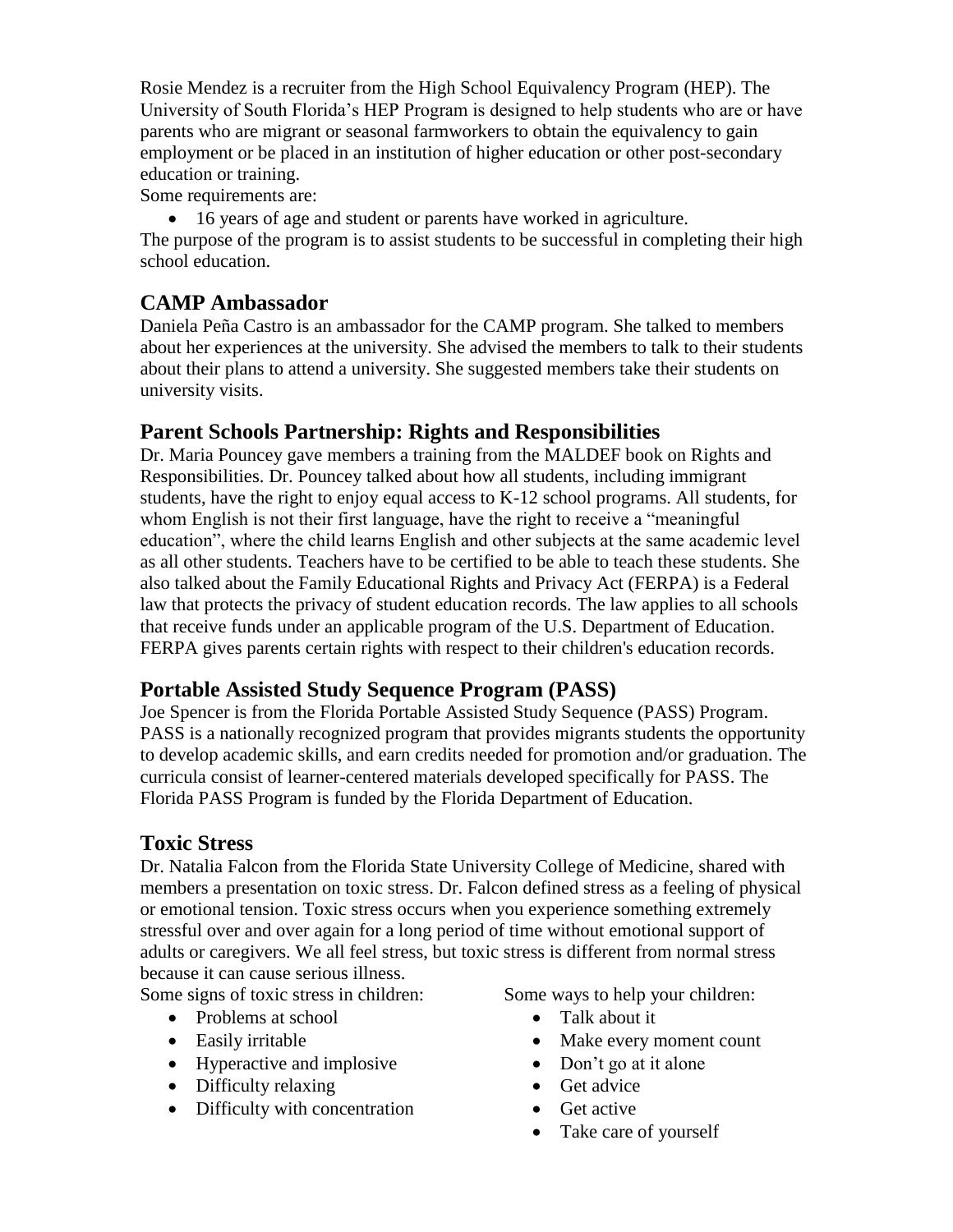**Next Meeting**- April 20 & 21, 2018 in Fort Myers, Florida

#### **Closing**

Dahlia Peña made the first motion to close the meeting. Anayeli Hernandez seconded the motion. The motion passed unanimously.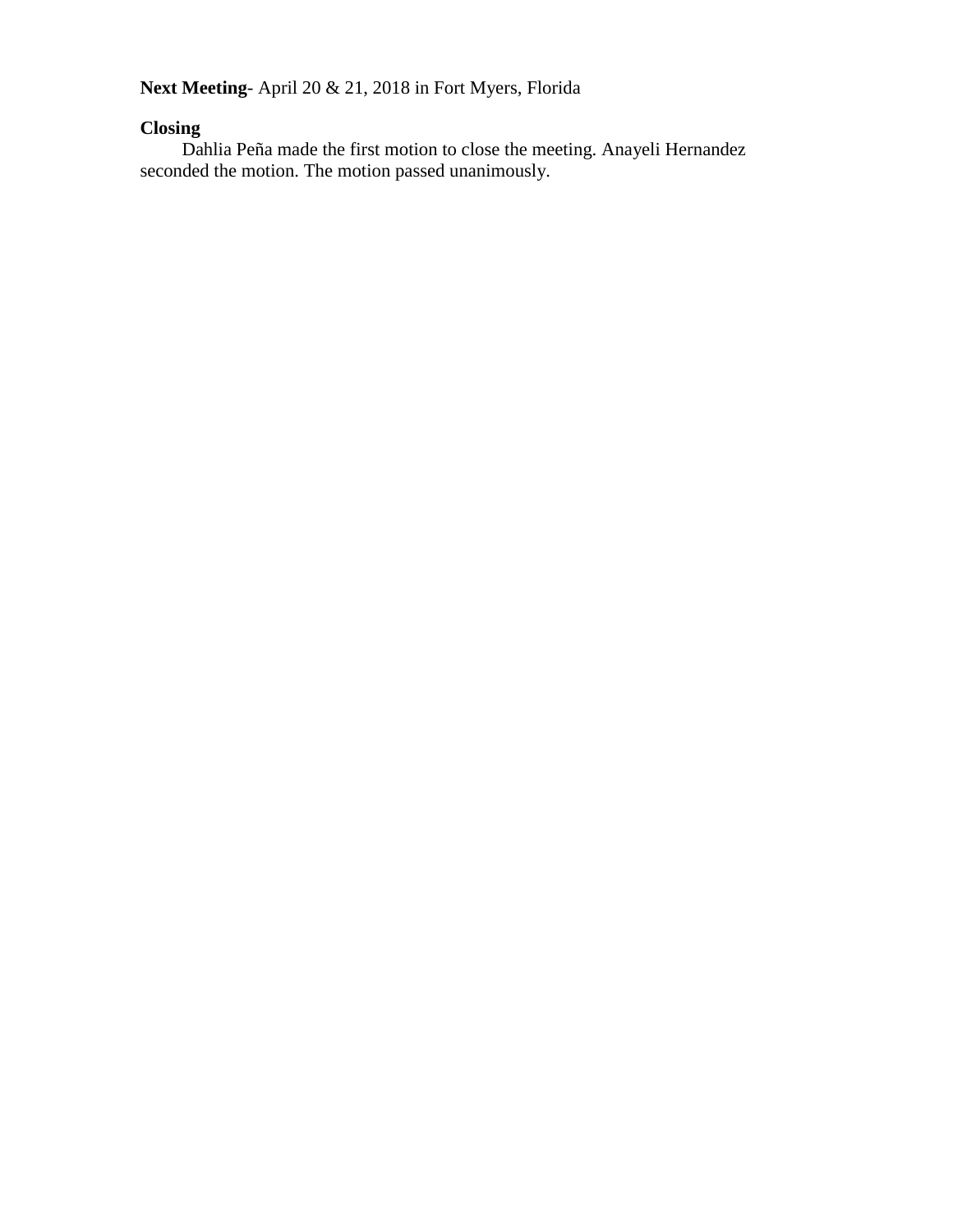

#### **CONSEJO DE ASESORÍA ESCOLAR DE PADRES MIGRANTES DEL ESTADO DE FLORIDA (FMPAC) Las Minutas de la Reunión Trimestral Embassy Suites, Tampa, Florida 23 al 24 de marzo 2018**

**Miembros Presentes:** Laura Beltran, Dahlia Peña, Maria Segura, Rosa Roque, Felix Jose, America Sainz, Anayeli Hernandez, Jennipher Nieves, Dora Agado, Juanita Torres

**Presentadores e Invitados:** Dra. Maria Pouncey, Mirna Rivera, Gianna Acevedo Alamo, Joe Zúñiga, Fabiola Garcia, Isaac Altamirano

**Bienvenida-** Maria Segura dio la bienvenida a miembros y visitantes.

**Minutas-** Los miembros revisaron la agenda y las minutas de la junta de enero. Felix Jose hizo la primera moción para aprobar las minutas y la agenda. Dahlia Peña hizo la segunda moción. La moción fue aprobada unánimemente.

# **Presentaciones**

## *Viernes 23 de marzo de 2018*

## **Intercambio de Archivos Escolares de Estudiantes Migrantes (MSIX)**

Juanita Torres, coordinadora del programa migrante del condado de Suwannee presento a los miembros información sobre el Intercambio de Archivos Escolares de Estudiantes Migrantes (MSIX). MSIX es una iniciativa para ayudar mantener y establecer normas mínimas para los datos de educación y salud que los estados deben recolectar y mantener en sus sistemas electrónicos. La información puede tener datos como: los archivos del estudiante, su educación, información de salud, grado y cursos en el que están. Este sistema es implementado por ley. La información en este programa está muy bien protegida. En los estados unidos todos los estados utilizan este programa. Los padres tienen el derecho de obtener el número de identificación de sus hijos.

## **Presentación de Padres: El Campo de Sueños**

La presentación de Laura Beltran presidenta electa de FMPAC y Maria Segura presidenta de FMPAC fue sobre como los padres pueden ayudar a que sus hijos cumplan sus sueños. La presentación se enfoca en como los padres pueden apoyar a sus hijos desde que son bebes. Los primeros maestros de sus niños son los padres. Se hablo de las diferentes maneras de que un padre se puede involucrar en la educación de sus hijos.

## *Sábado 24 de marzo de 2018*

## **Programa de Asistencia para Trabajadores Agrícolas Migrantes (CAMP) Y Programa de Equivalencia de Preparatoria (HEP)**

Rubí Luis, reclutadora de CAMP. CAMP es un programa de asistencia para trabajadores agrícolas migratorios que desean ingresar a la universidad. Es un programa federal que proporciona asistencia financiera, servicios de apoyo y oportunidades de enriquecimiento cultural para estudiantes que hayan trabajado en agricultura. El programa brinda ayuda durante el primer año de universidad.

Algunos requisitos son:

Un puntaje de más de 1,200 en el SAT y más de 20 en el ACT.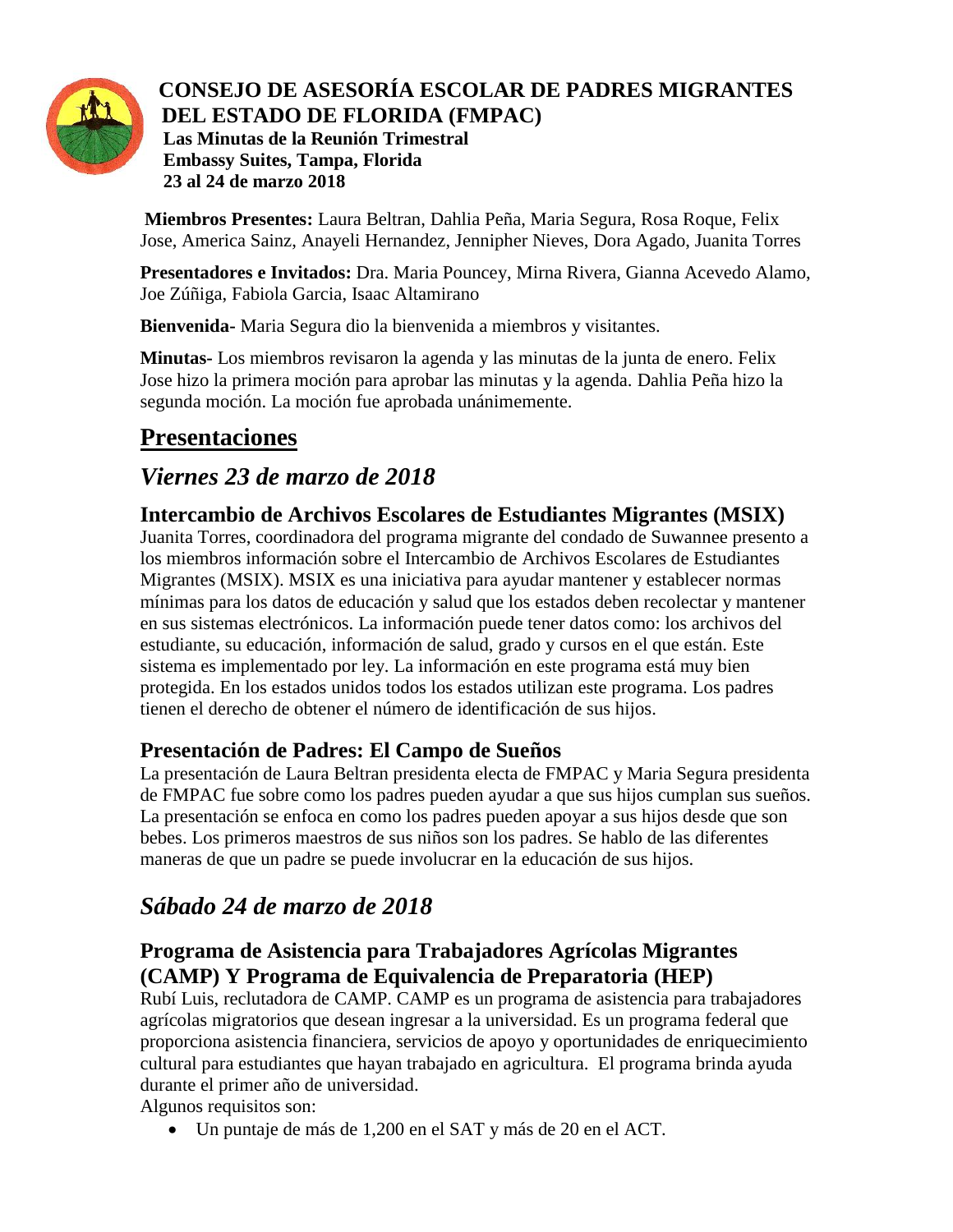La Sra. Luis dio a los miembros buenos recursos para que sus estudiantes se preparen para el proceso de aplicación.

Rosie Méndez, reclutadora del programa de Equivalencia de Preparatoria o HEP por sus siglas. El programa HEP de la Universidad del Sur de la Florida, está diseñado para ayudar a los estudiantes que son migrantes, que trabajan en el campo por temporada o a los hijos de trabajadores de campo por temporada, para obtener la equivalencia del diploma de preparatoria y por consiguiente adquirir un empleo o ser admitidos en una institución educativa, universidad o escuela vocacional.

Algunos requisitos son:

16 años de edad, a ver trabajado en la agricultura

El propósito de este programa es ayudarle a que tengan éxito es sus estudios de preparatoria.

### **Embajadores de CAMP**

Daniela Peña Castro es una embajadora del programa de CAMP. Ella habló sobre sus experiencias en la universidad. Ella a consejo a los padres que hable con sus estudiantes sobre sus planes de asistir a la universidad. Sugirió que lleven a sus hijos a visitar una o varias universidades.

### **Colaboración entre Padres y Escuela: Reglas y Responsabilidades**

La Dra. Maria Pouncey dio a los miembros un entrenamiento del libro de MALDEF sobre las reglas y responsabilidades. Ella habló de que todos los estudiantes, incluso los estudiantes inmigrantes, tienen el derecho a tener acceso por igual a los programas de educación pública del kínder al doceavo grado. Estudiantes de inglés como segunda lengua tienen el derecho a recibir una "educación significativa" donde puedan aprender inglés y otras materias al mismo nivel académico que todos los estudiantes. Los maestros tienen que tener certificación para poder enseñar a estos estudiantes. La Dra. Pouncey habló de la Ley de privacidad y derechos educativos de la familia (FERPA) es una ley federal que protege la privacidad de los registros educativos de los estudiantes. La ley se aplica a todas las escuelas que reciben fondos en virtud de un programa aplicable del Departamento de Educación de los EE. UU. FERPA otorga a los padres ciertos derechos con respecto a los registros educativos de sus hijos.

### **Programa de Serie de Estudios de Ayuda Portátil (PASS)**

Joe Spencer del programa de Serie de Estudios de Ayuda Portátil PASS por sus siglas en ingles. PASS es un programa reconocido a nivel nacional que brinda a los estudiantes migrantes la oportunidad de desarrollar habilidades académicas y obtener los créditos necesarios para la promoción y / o graduación. El currículo consiste en materiales centrados en el alumno desarrollados específicamente para PASS. El Programa Florida PASS es financiado por el Departamento de Educación de la Florida.

### **Estrés Tóxico**

La Dra. Natalia Falcon dio a los miembros una presentación sobre el estrés tóxico. La Dra. Falcon definió el estrés como un sentimiento de tensión física o emocional. Y el estrés tóxico ocurre cuando estamos expuestos a algo extremamente estresante una y otra vez por un largo período de tiempo sin recibir apoyo emocional. Todos sentimos el estrés, pero el estrés tóxico es diferente al estrés normal porque puede causar enfermedades serias.